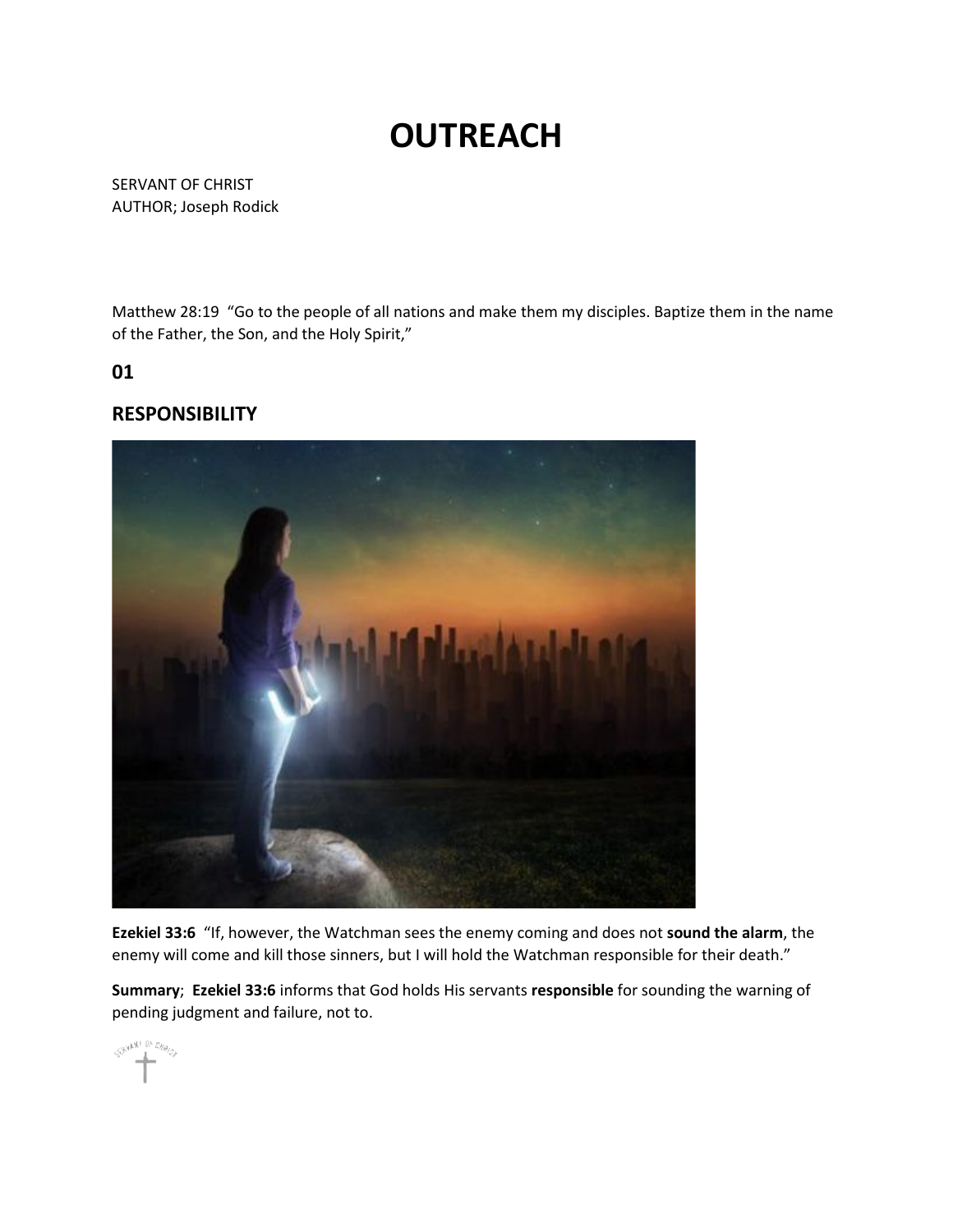**ACCOUNTABLE**



**Ezekiel 33:8-9** "**If I announce that an evil person is going to die but you do not warn him to change his ways so that he can save his life, then he will die, still a sinner, and I will hold you responsible for his death**. If you do warn an evil person and he doesn't stop sinning, he will die, still a sinner, **but your life will be spared**."

**Summary**; **God calls every follower to be a Watchman**. Jesus repeated that call when issuing "**The Great Commission, Matthew 28:19**." The Watchman's call to warn comes from the love of God, the "Holy Spirit" working through a follower of God. **Ezekiel 33:8-9** warns that failure to warn due to apathy and lack of passion will affect both. The question is, **Who do you Serve**? **Who is your God**?

**CHANNELL** ENGLO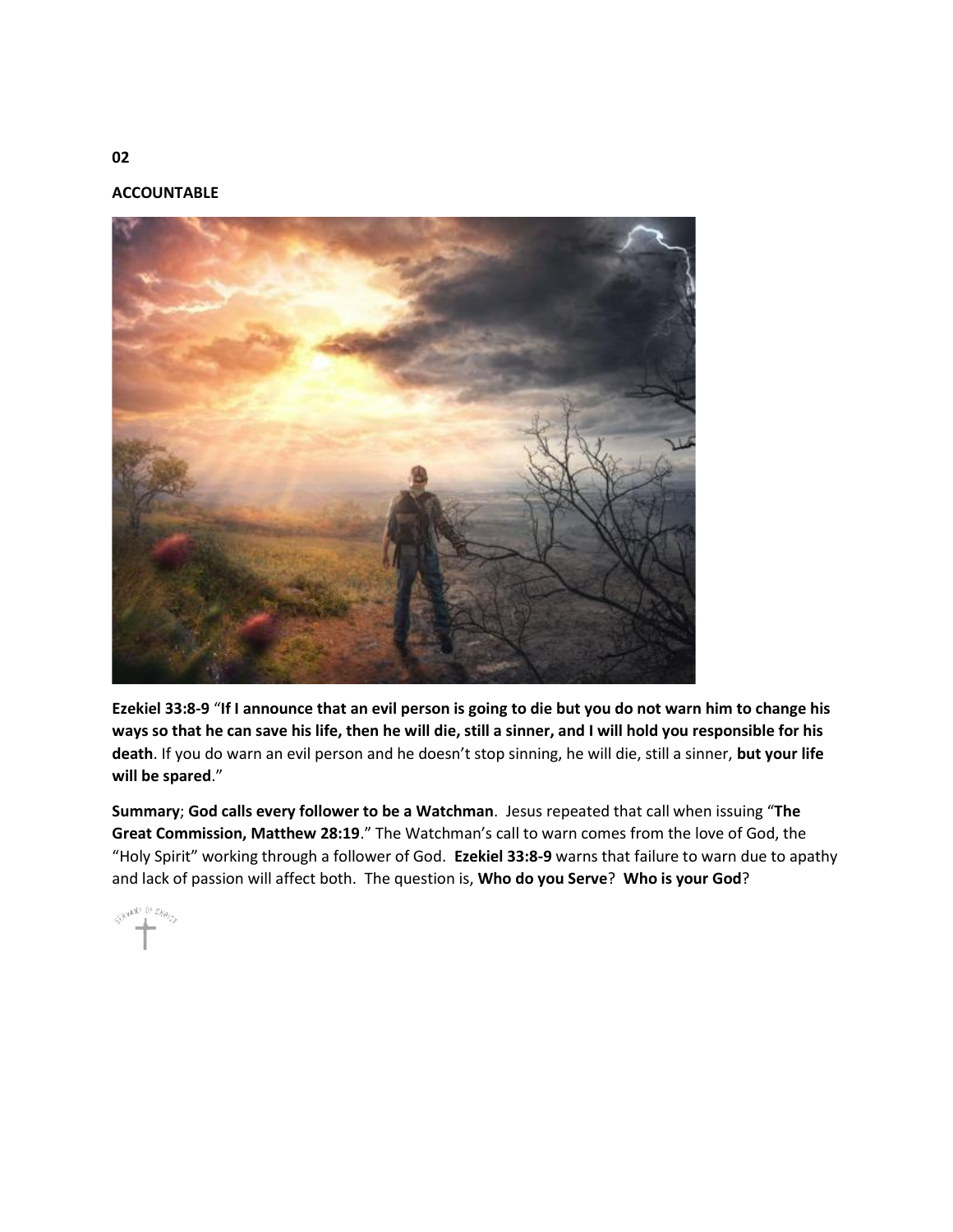**FRUIT**



**Romans 10:14-17** "But how can they call to him for help if they have not believed? And how can they believe if they have not heard the message? And how can they hear if the message is not proclaimed? **And how can the message be proclaimed if the messengers are not sent out**? As the scripture says, "How wonderful is the coming of messengers who bring good news!" But not all have accepted the Good News. Isaiah himself said, "Lord, who believed our message?" **So then, faith comes from hearing the message, and the message comes through preaching Christ**. "

**Summary**; All true Christians have the "**Fruits of the Spirt**," which produces the "**Fruits of Salvation**" that Christ Jesus, Paul, and James mention multiple times. The "**Fruits of Salvation is the action of the Holy Spirit** working through a believer delivering love to thy neighbor, caring for the needy, but most crucial being a **Watchman** by going out and warning of pending judgment to the non-believer.

SHAM! It they

**03**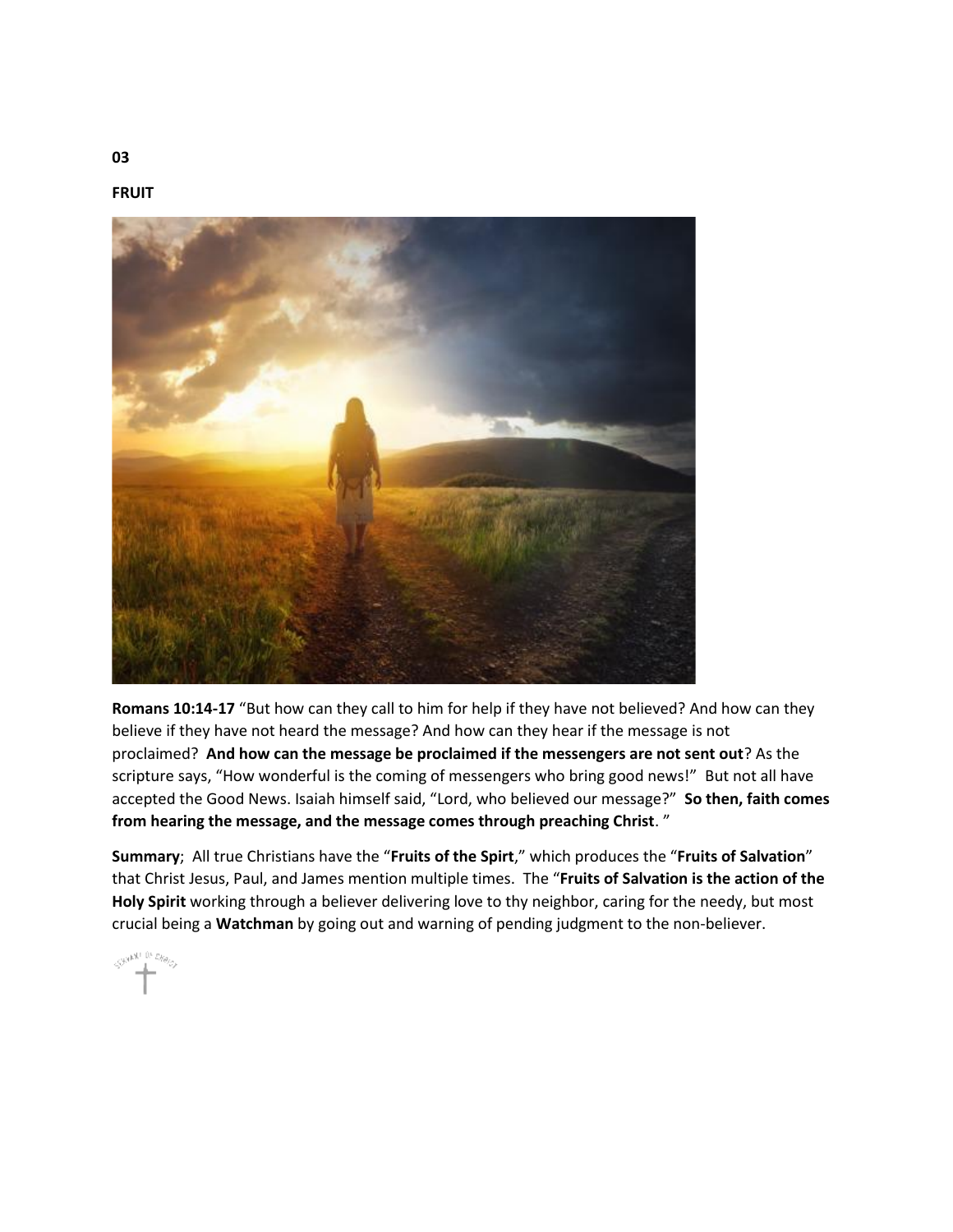**FULFILLMENT**



**Colossians 1:28-29** "**So we preach Christ to everyone**. With all possible wisdom we warn and teach them in order to bring each one into God's presence as a mature individual in union with Christ. To get this done I toil and struggle, **using the mighty strength which Christ supplies and which is at work in me**."

**Summary**; Paul is practicing and teaching the fulfillment of **"The Great Commission" in Matthew 28:19** "Go, then, to all peoples everywhere and make them my disciples: baptize them in the name of the Father, the Son, and the Holy Spirit,"

 $\mathcal{S}^{\mathcal{Y}^{(k)}} \overset{\text{(k)}}{=} \overset{\text{(k)}}{=} \mathcal{U}_{\mathcal{Y}_{\mathcal{G}_{k}}}$ 

**04**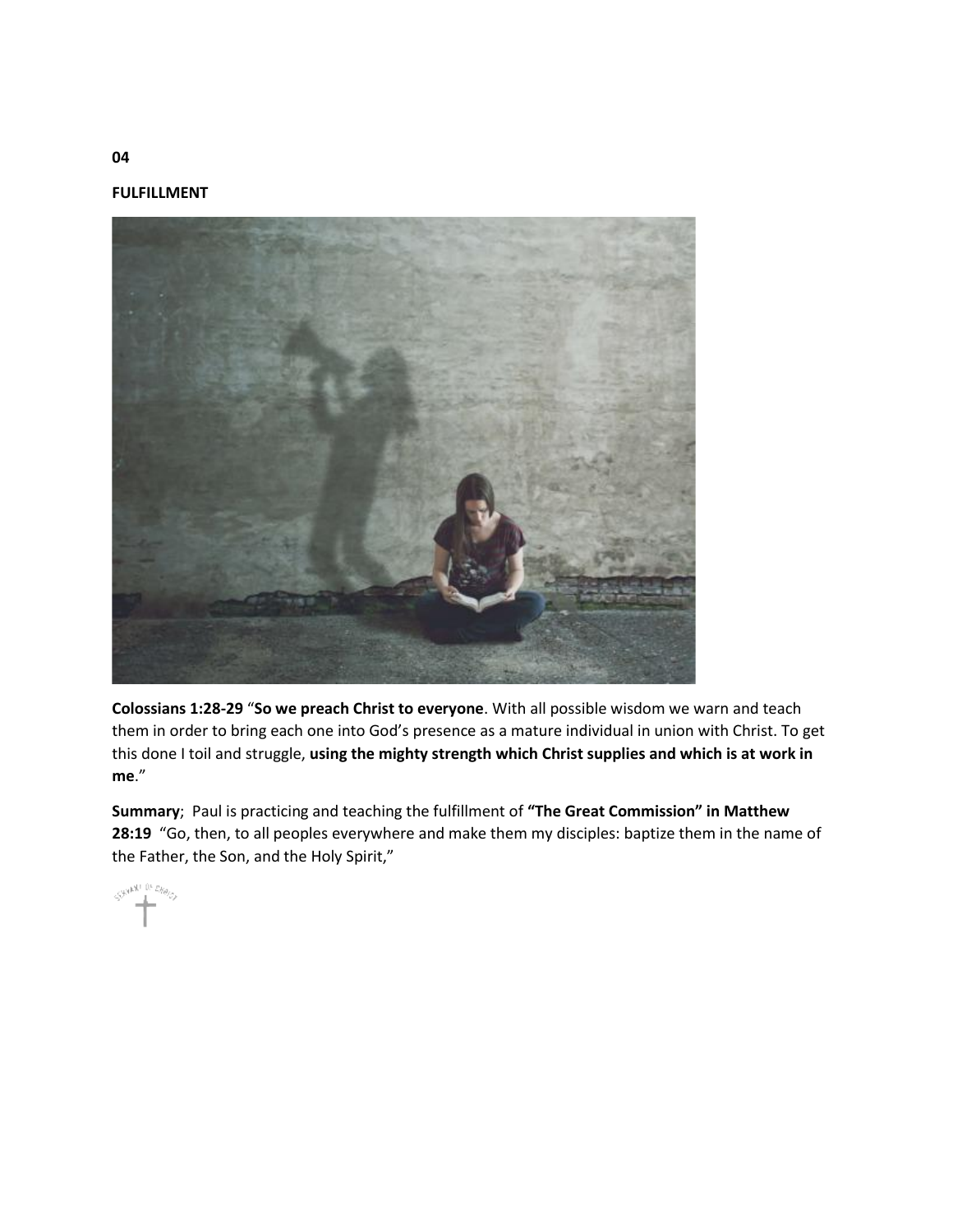



## **John 15:18-19 The World's Hatred**

"**If the world hates you, just remember that it has hated me first**. If you belonged to the world, then the world would love you as its own. But I chose you from this world, and you do not belong to it; that is why the world hates you."

## **Matthew 10:16-22 Coming Persecutions**

"**Listen! I am sending you out just like sheep to a pack of wolves**. You must be as cautious as snakes and as gentle as doves. Watch out, for there will be those who will arrest you and take you to court, and they will whip you in the synagogues. For my sake you will be brought to trial before rulers and kings, to tell the Good News to them and to the Gentiles. When they bring you to trial, do not worry about what you are going to say or how you will say it; when the time comes, you will be given what you will say. **For the words you will speak will not be yours; they will come from the Spirit of your Father speaking through you**. People will hand over their own brothers to be put to death, and fathers will do the same to their children; children will turn against their parents and have them put to death. **Everyone will hate you because of me. But whoever holds out to the end will be saved**."

**Summary**; The battle is spiritual, where the world promotes hatred and violence vs. Christianity promotes love and peace. **There are no neutral zones, no grey areas, no compromising**. Compromise brings defeat as adhering to the teachings of Christ Jesus brings victory. An excellent example of noncompromising is in **Daniel 3**, with Shadrach, Meshach, and Abednego.